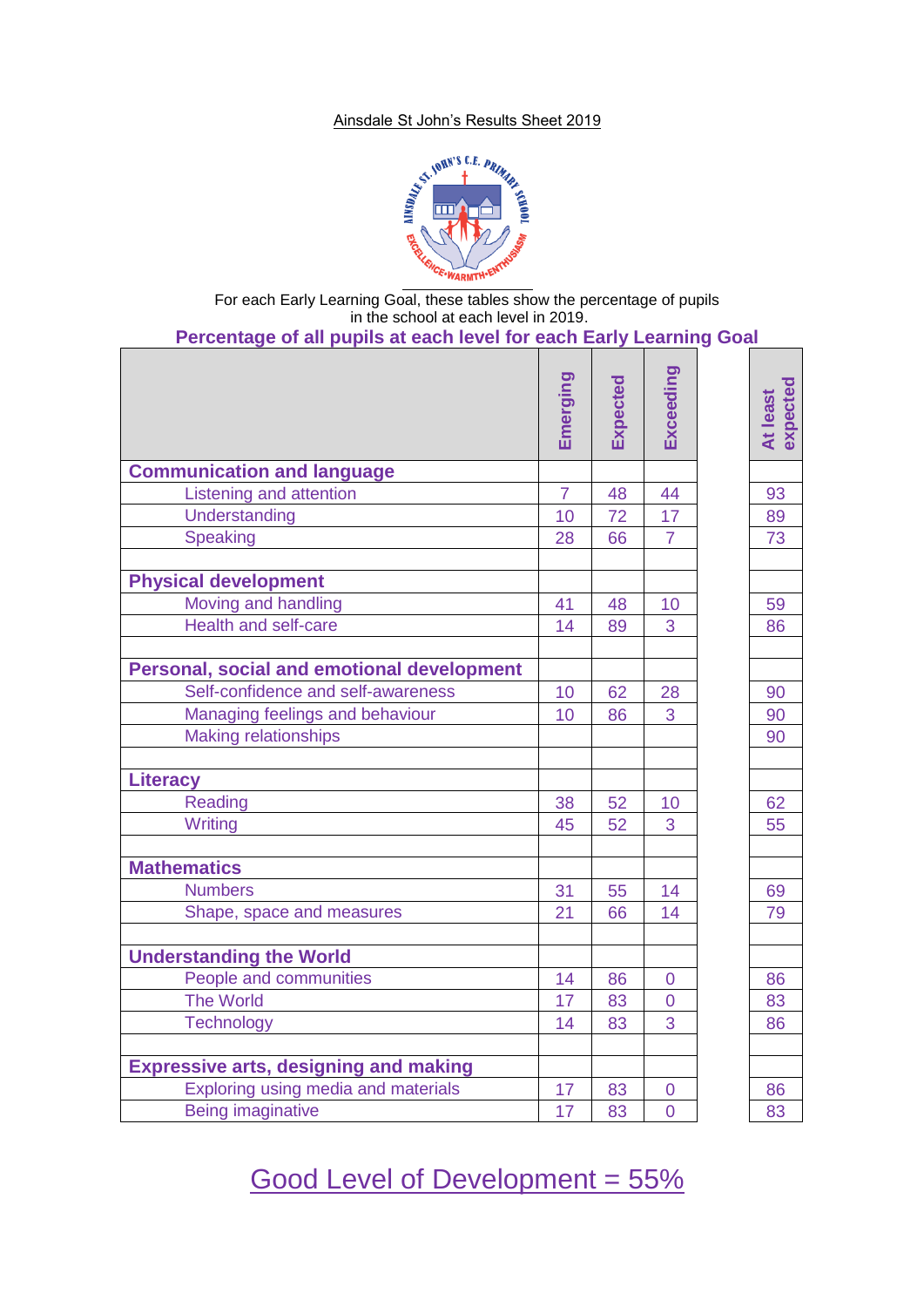### *Phonics Screening Check Year 1 28/30 achieved the standard = 93% Year 2 Two out of the four children who did not achieve the standard in Y1 met the standard this year.*

| Reading        |                     |                 |
|----------------|---------------------|-----------------|
| Not at         | <b>At Expected</b>  | At Higher       |
| expected       | <b>Standard and</b> | <b>Standard</b> |
| standard       | above               |                 |
| <u>31</u>      | 69                  | 10              |
| <b>Writing</b> |                     |                 |
| Not at         | <b>At Expected</b>  | At Higher       |
| expected       | <b>Standard and</b> | <b>Standard</b> |
| standard       | above               |                 |
| 41             | 59                  | 10              |
| <b>Maths</b>   |                     |                 |
| <b>Below</b>   | <b>At Expected</b>  | At Higher       |
| expected       | <b>Standard and</b> | <b>Standard</b> |
| standard       | above               |                 |
| 28             |                     |                 |

## Key Stage 1 2019 Teacher Assessment Results

#### KEY STAGE 2 SATS RESULTS 2019 Working at expected level in reading writing and maths  $= 67\%$ Working at high level of attainment in reading, writing and maths  $= 10\%$

## *READING*

| Not at expected<br>standard | At Expected<br><b>Standard</b> | At Higher<br><b>Standard Sc</b><br>Score $110+$ | Average scaled<br>score     | <b>Progress</b><br><b>Measure</b> |
|-----------------------------|--------------------------------|-------------------------------------------------|-----------------------------|-----------------------------------|
| 20%                         | 80%<br>(National 73%)          | 7%                                              | School 103<br>National: 104 | $-0.9$                            |

#### **SPAG**

| Not at expected<br>standard | At Expected<br><b>Standard</b> | At Higher<br><b>Standard Sc</b><br>Score $110+$ | <b>Average scaled</b><br>score   | <b>Progress</b><br>Measure |
|-----------------------------|--------------------------------|-------------------------------------------------|----------------------------------|----------------------------|
| 20%                         | 80%<br>(national 78%)          | 37%                                             | School 106<br>(National $=106$ ) | <b>NA</b>                  |